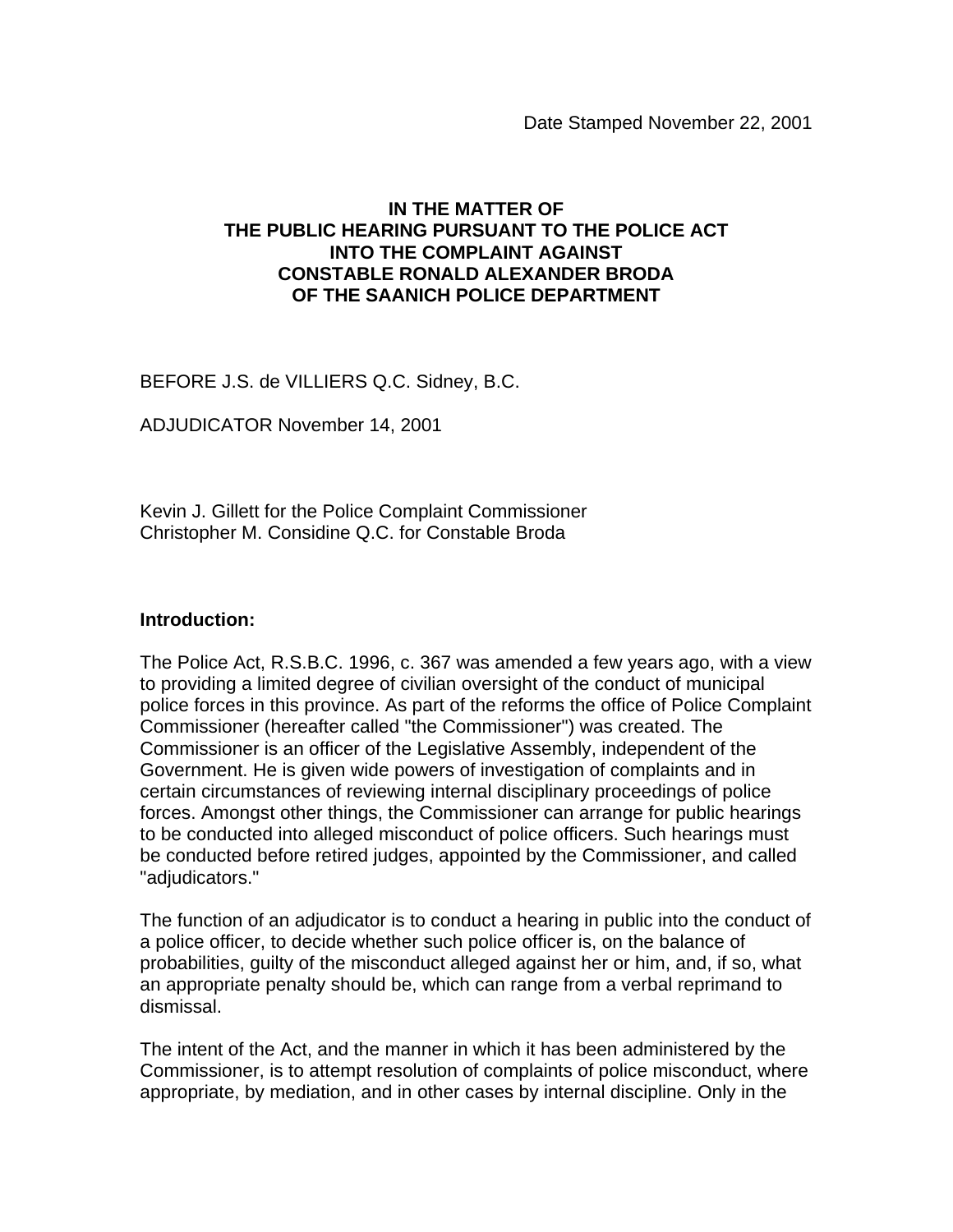more serious cases, where such resolution is not appropriate or where the Commissioner is not satisfied with the manner in which the discipline has been handled internally by the police department or where he otherwise believes that it is in the public interest to hold a public hearing will he exercise his discretion and arrange a public hearing. There is, however, one situation where the Commissioner has no discretion, and that is where a constable has been subjected to internal disciplinary proceedings, has been found guilty and has been given a penalty more severe than a verbal reprimand. In such a situation, if the constable feels aggrieved he or she may demand that a public hearing be arranged before an adjudicator, who must then decide whether the constable was in fact guilty of the misconduct alleged. If so, the adjudicator may impose a penalty. That penalty may be more severe or less severe than that imposed in the first instance, or it may be the same.

This is such a case.

### **The facts:**

On November 14, 2000 Constable Broda, a member of the Saanich Police Department, was required to attend court, to give evidence for the prosecution in a traffic ticket case. He did not show up. The case was brought to a conclusion without his evidence. Nevertheless the Crown succeeded in getting a conviction.

Because Constable Broda had neglected to do his duty, disciplinary proceedings were instituted against him and, on March 23, 2001, the Chief Constable of the Saanich Police Department found him guilty of the "disciplinary default" of "neglect of duty," contrary to the *Code of Professional Conduct Regulation*, made pursuant to the Police Act, R.S.B.C. 1996, c. 267, and punished him by imposing a written reprimand. That punishment, described in the Act as a "disciplinary or corrective measure," was moderate. Of the nine alternative measures available to the Chief Constable, only one would have been less severe, a verbal reprimand.

Constable Broda felt aggrieved by the disposition, and decided to avail himself of his right to a public hearing. On May 4, 2001, within the applicable time limit, he wrote to the Commissioner, and requested such a public hearing. I have not been told whether his grievance related to the fact that he had been found guilty or whether he felt that the punishment meted out was too severe.

Acting upon Constable Broda's request, pursuant to Section 60(3)(a), the Commissioner, on May 29, 2001 arranged a public hearing, to commence on July 19, 2001, and appointed me as adjudicator, with directions that the hearing was to commence on July 19, 2001.

On July 19, 2001 the public hearing was convened and I was sworn in as an adjudicator.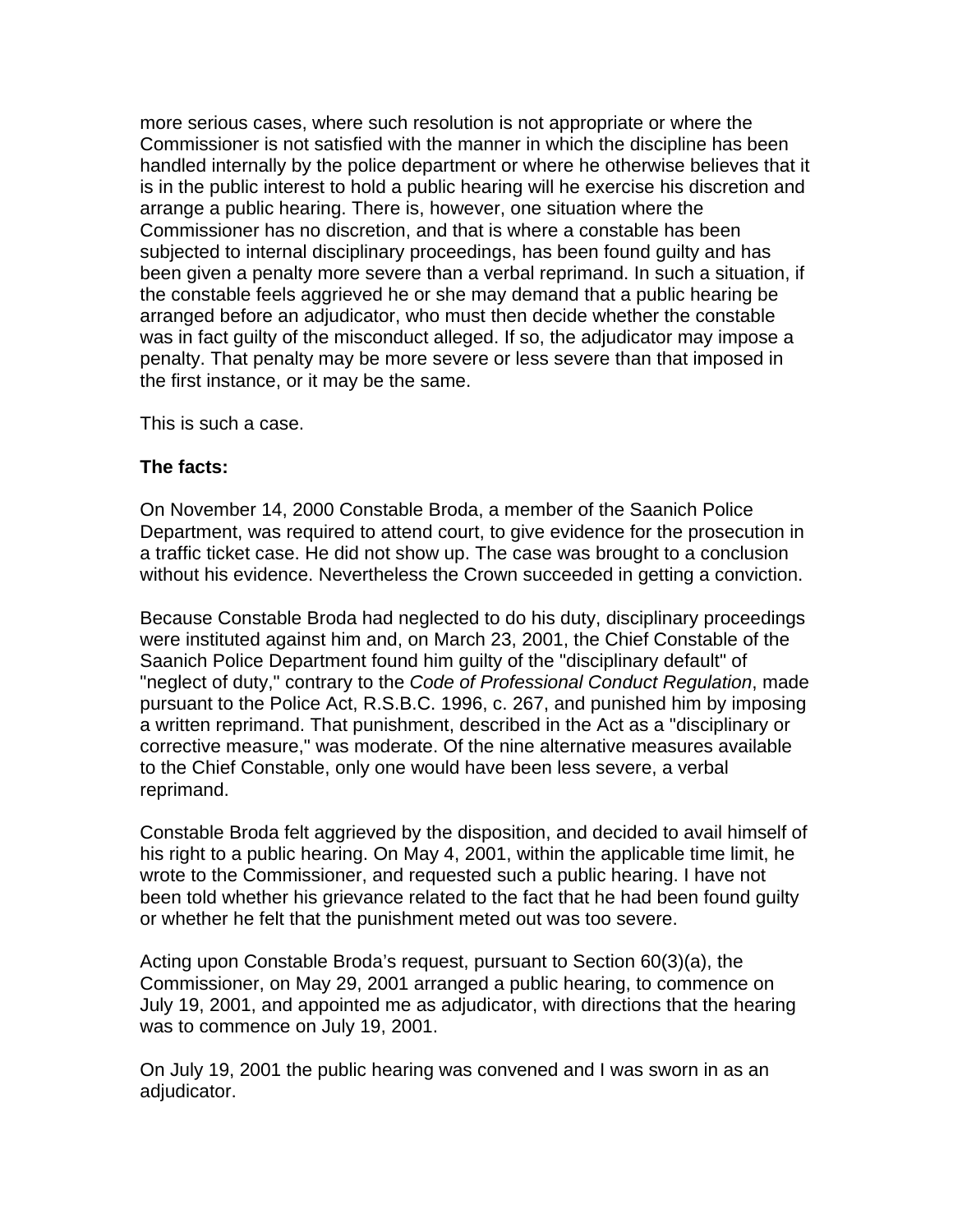In the normal course of events the hearing would then have proceeded on that day and, after hearing evidence, I would have been required at the end of it to determine whether, on a balance of probabilities, Constable Broda had indeed been guilty of a disciplinary default, and if so, to assess a proper penal disposition. Alternatively I could have found that he had not been guilty of any disciplinary default, in which event the disciplinary penalty imposed by the Chief Constable would have been erased from his record. However, at the commencement of the proceedings, immediately after I had been sworn in as adjudicator, I was informed by Mr. Gillett, counsel for the Commissioner, that the Commissioner had received a letter from Constable Broda, reading as follows:

> "I have reconsidered this matter and no longer wish to proceed with a public hearing. I do not wish to waste the Police Complaint Commission's time or resources any further with this matter. Please cancel the hearing set for July 19, 2001."

Mr. Gillett, counsel for the Commissioner, invited me to "essentially cancel the hearing." Constable Broda's agent concurred in that invitation, and in response to a question from me as to whether Constable Broda wished to tell me the reason for his change of mind, said:

> "No. I think, Mr. Adjudicator, I think it's just fair to say, suffice to say, that we have had a change of heart in relation to this matter and choose not to move forward with it at this time."

I then delivered a written ruling in which I held that I had no power to terminate the public hearing before its conclusion, and directed that the public hearing must proceed. At that stage Constable Broda was not represented by counsel. No proceedings have since been instituted under the Judicial Review Procedure Act to prohibit me from continuing.

When the hearing resumed on November 14, Mr. Considine, on behalf of Constable Broda, and supported by Mr. Gillett for the Commissioner, made a submission *in limine* that I had lost jurisdiction to commence or proceed with the public hearing as soon as Constable Broda had withdrawn his request for a public hearing. Although, arguably, the matter was *res iudicata* because of my previous ruling, I let counsel proceed with their submissions in the interests of justice. If I am persuaded that my previous ruling was wrong, it is not too late to reverse it. This time counsel have submitted authorities to me and made new arguments in their joint submission, which I have found helpful, but I did not have the benefit of contrary submissions by any *amicus curiae*. This requires me to take special care to arrive at the correct decision in the public interest.

I was informed that Constable Broda's solicitors had written to the Commissioner on November 5, 2001, and I quote that letter in full: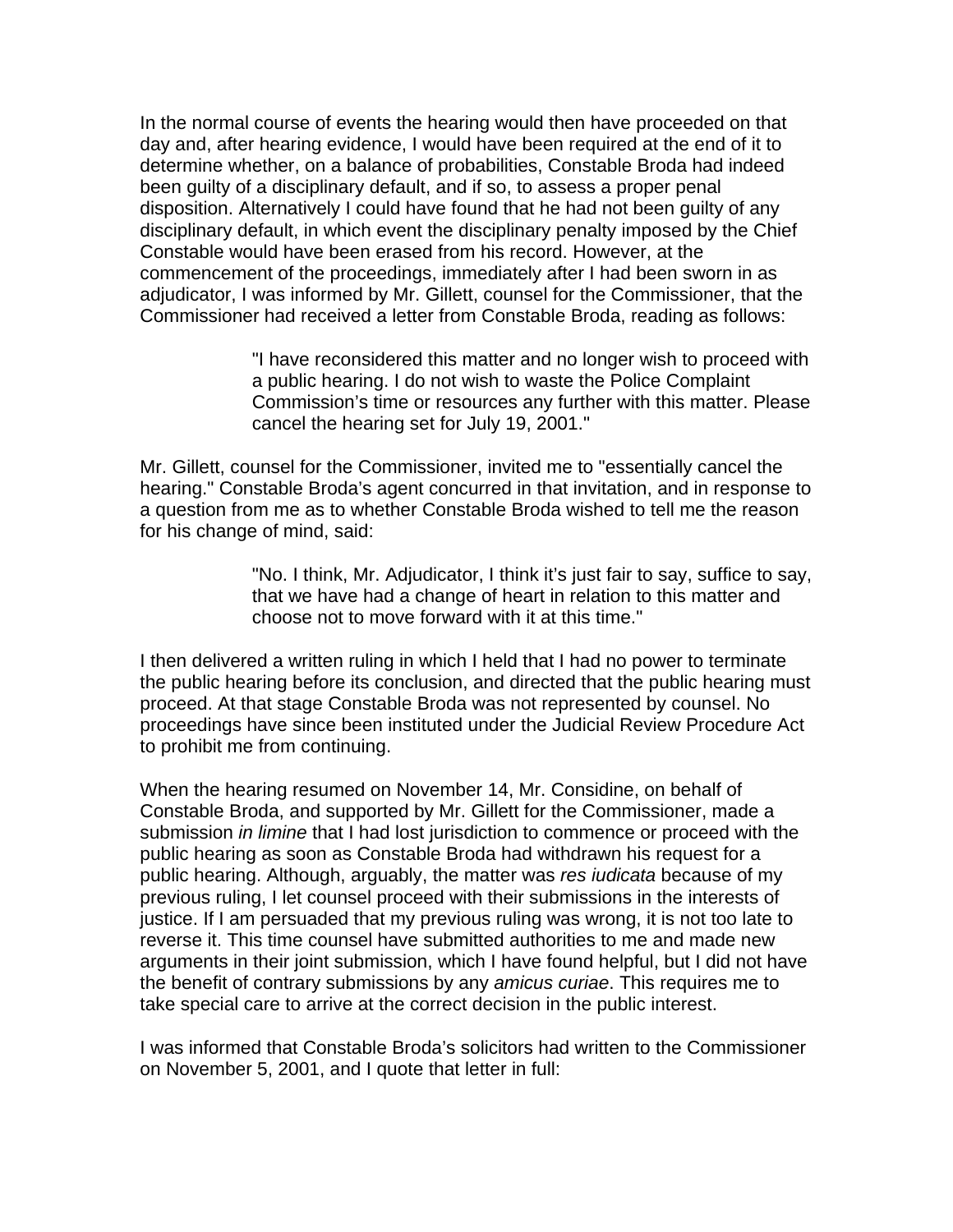"We act as legal counsel to Constable Ronald A. Broda regarding his complaint lodged pursuant to the Police Act regarding the conduct of the Saanich Police Department.

Pursuant to Section 52.2, we hereby advise that our client wishes to withdraw his complaint. Indeed, our client advises that he advised the Complaint Commissioner's office of this decision a number of months ago and we are merely confirming in writing his decision to do so.

As Mr. Broda's legal counsel, we confirm that our client is under no duress in making this withdrawal notice.

We therefore ask that the Commissioner confirm that this complaint has been withdrawn by the complainant and advise the Adjudicator, Mr. J.S. deVilliers, that there is no longer any complaint for which a public hearing is required.

It is our opinion that where the only ground for holding a hearing is a request of the applicant, that applicant can halt the proceedings at any time by withdrawing the application. We refer you to the case of St. Basil's Parish Centre Bingo v. Liquor and Gaming Authority (Sask.) et al, 122 Sask. R. 73, a copy of which is enclosed herein for your reference and use.

Thank you for your attention to this matter."

Mr. Considine informed me that his reference to Section 52.2 was in error; he had intended Section 60(1)(a).

### **Issue:**

Once the Commissioner has arranged a public hearing and appointed an adjudicator pursuant to Section 60(3)(a) of the Police Act, does that adjudicator, after being sworn at the commencement of a public hearing, lose jurisdiction to proceed with that public hearing as soon as the proposed respondent at that hearing purports to "withdraw" his request, and, if so, what procedure must be followed to abort the hearing?

Mr. Considine in his written argument, on which he elaborated orally, submits that the only jurisdiction for holding a public hearing in this case was the request of Constable Broda, and that Constable Broda can "halt the proceedings at any time by withdrawing the application."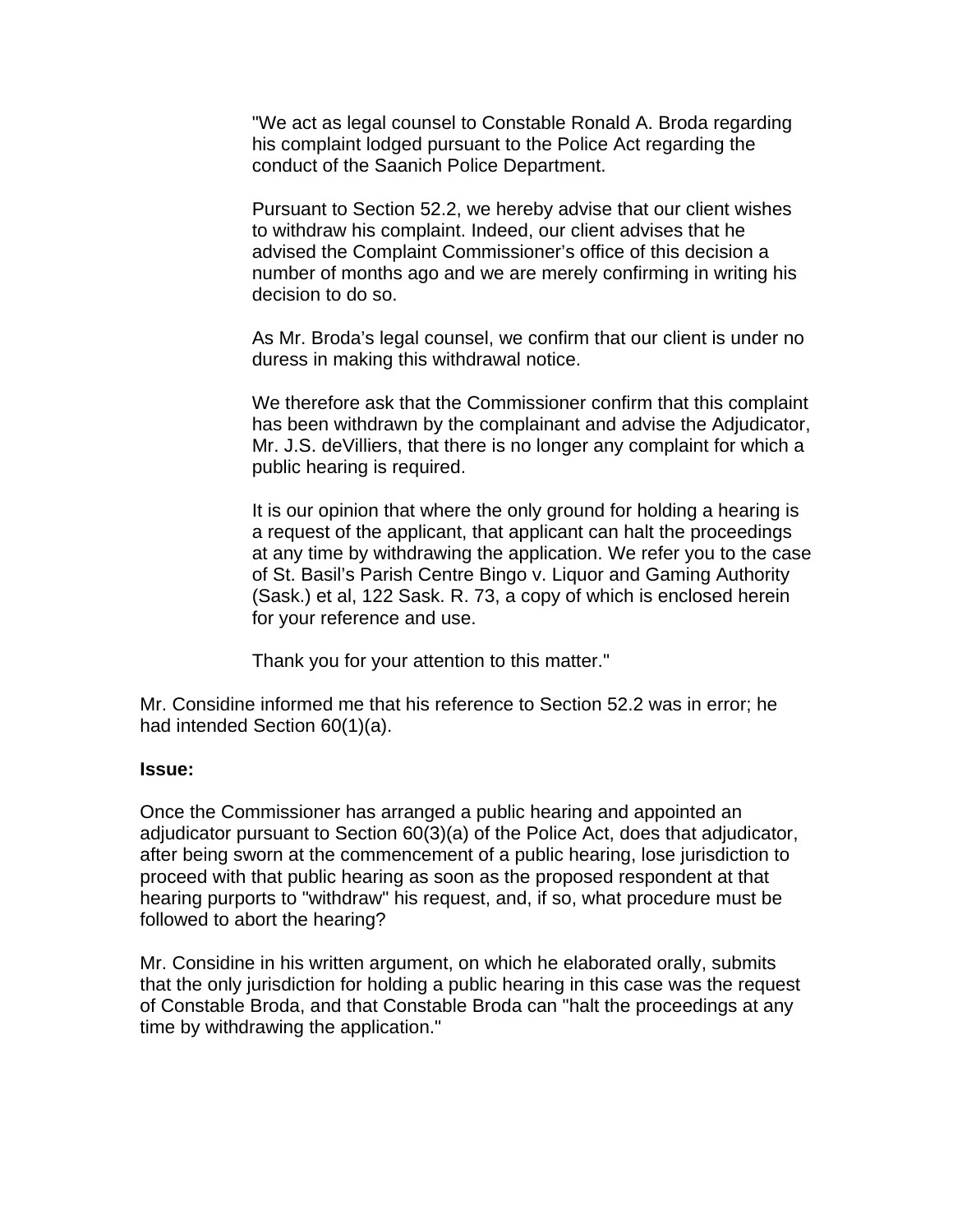In considering this issue it must be borne in mind that the nominal "respondent" at the proposed public hearing is really the applicant for the hearing, and I will treat him as having the status of applicant.

## **The legislation:**

The relevant provisions of the Police Act that set in motion the train of events that resulted in the present proceedings are:

(a) Section 52(1), which enables any person (including presumably, a chief constable or other member of a police department) to make a complaint against a municipal constable;

(b) Section 52.1(1), which requires the person who receives the complaint to characterize it as a public trust complaint, an internal discipline complaint or a service or policy complaint and to begin to process the complaint;

(c ) Section 52.2, which enables a complainant to withdraw a complaint, if the withdrawal is not under duress, but authorizes the Commissioner nevertheless to direct that the investigation proceed and the complaint to be processed;

(d) Section 57.1, which requires the discipline authority to determine whether the evidence in a final investigation report is sufficient to warrant the imposition of disciplinary or corrective measures;

(e) Section 58.1, which requires the discipline authority in certain circumstances to convene and preside at a discipline proceeding;

(f) Section 59, which provides for the conduct of discipline proceedings and for the imposition of disciplinary or corrective measures where a "discipline default" has been proven and for the disposition record to be served on the respondent;

(g) Section 60(1), which enables either a respondent or a complainant to make a written request for a public hearing within certain prescribed time limits; and Subsections (3) to (5), which read:

> (3) Promptly after receiving a request for a public hearing within the time limited by subsection (1) or (2), the Commissioner must arrange a public hearing under section 60.1 if

(a) the request for a public hearing is made by a respondent and a disciplinary or corrective measure more severe than a verbal reprimand has been proposed for that respondent, or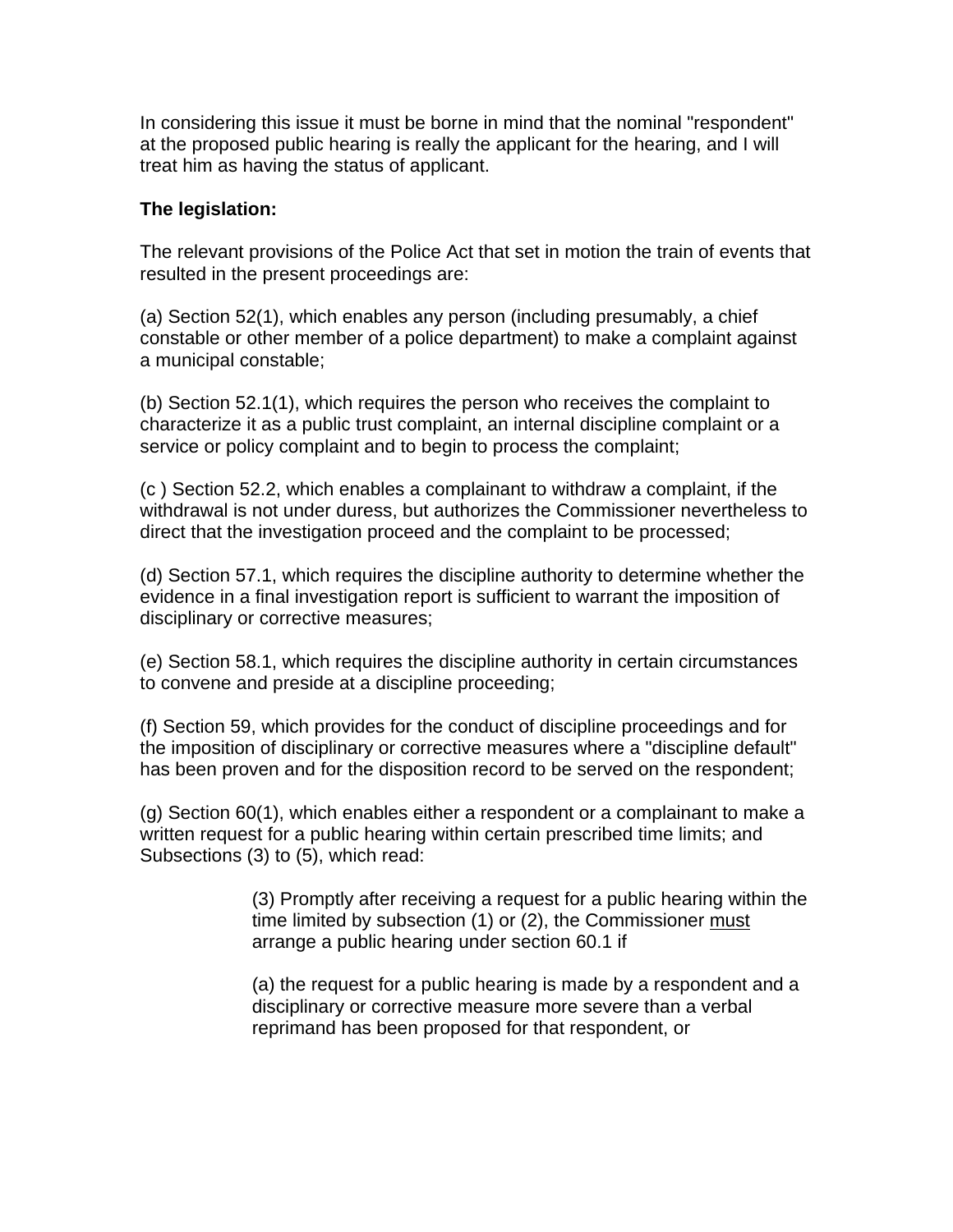(b) in any other case, the Commissioner determines that there are grounds to believe that a public hearing is necessary in the public interest.

(4) The Commissioner may arrange a public hearing without a request from either a complainant or respondent if the Commissioner considers that there are grounds to believe that the public hearing is necessary in the public interest.

(5) In deciding whether a public hearing is necessary in the public interest, the Commissioner must consider all relevant factors including, without limitation, the following factors:

(a) the seriousness of the complaint;

(b) the seriousness of the harm alleged to have been suffered by the complainant;

(c ) whether there is a reasonable prospect that a public hearing would assist in ascertaining the truth;

(d) whether an arguable case can be made that

(i) there was a flaw in the investigation,

(ii) the disciplinary or corrective measures proposed are inappropriate or inadequate, or

(iii) the discipline authority's interpretation of the Code of Professional Conduct was incorrect;

(e) whether a hearing is necessary to preserve or restore public confidence in the complaint process or in the police;

[Emphasis added]

(h) Sections 61 and 62, which provide for the procedure of public hearings and the appointment of an adjudicator.

### **The jurisprudence:**

In support of his submission Mr. Considine relied on the *St. Basil* case, a decision of the Saskatchewan Court of Queen's Bench, and the English court decisions considered in that case, all of them addressing the issue of whether a party who has sought a review of a statutory decision by a statutory reviewing tribunal may prevent that review from proceeding by purporting to withdraw the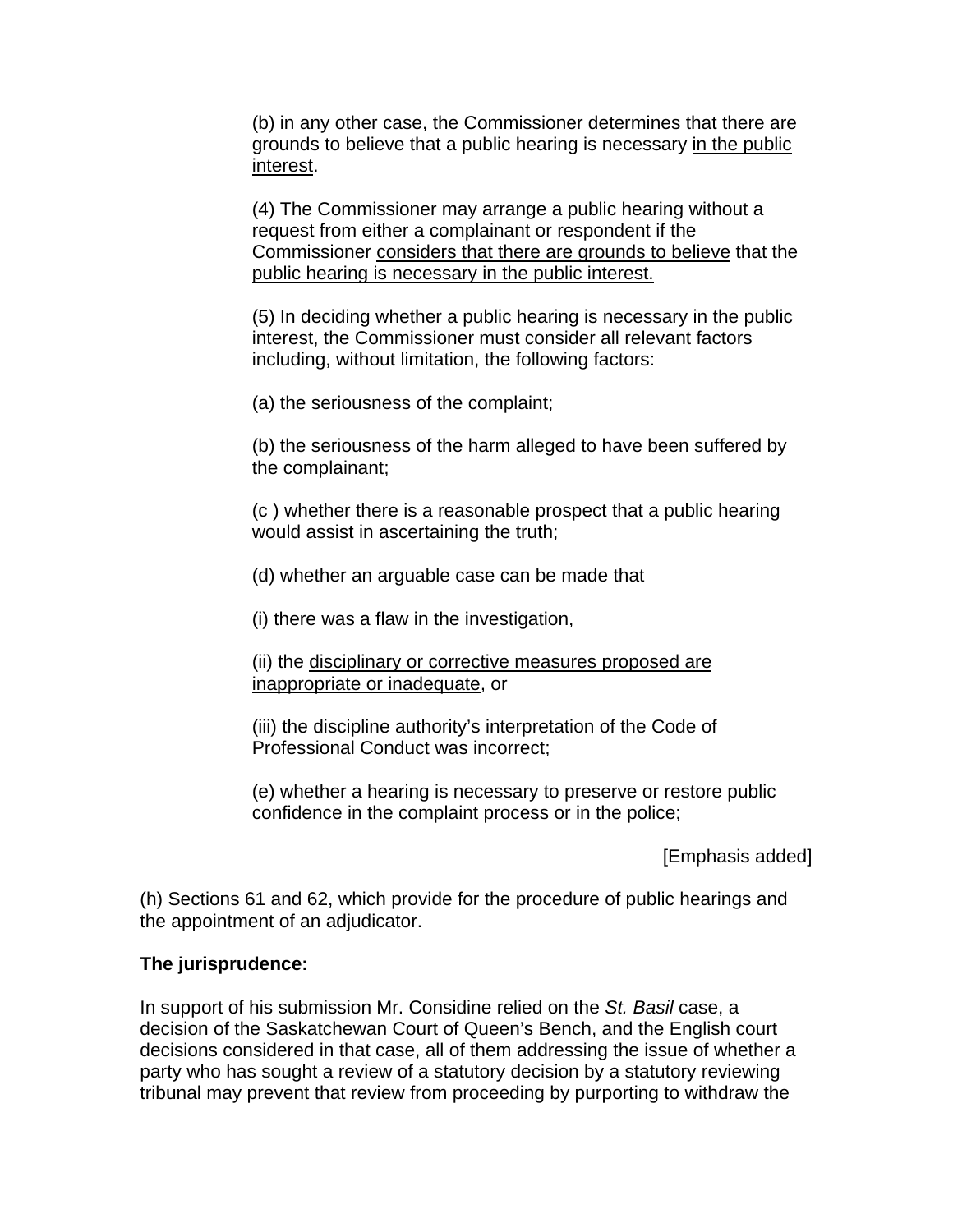request for such review, in the absence of express legislative provision permitting such withdrawal. Mr. Gillett also assisted me with a review of the English cases and part the United Kingdom legislation upon which they were based. I am assured by counsel that, in spite of diligent research, they could find no other recent Canadian jurisprudence on the topic.

The earliest case cited is *Rex v. Hampstead and St. Pancras Rent Tribunal; Ex parte Goodman* (1951) 1 K.B.541. That case concerned the application of a statute, which provided for the imposition of rent controls. It enabled either a landlord or a tenant to apply to a tribunal to determine what is a reasonable rent. Once that rent was fixed it displaced the agreed rent, and attached to the premises notwithstanding a change of landlord or tenant. Unless and until rent was fixed by the tribunal the landlord and tenant could freely fix the rent by agreement, and alter their agreement from time to time.

The tenant filed such an application. After doing so he and the landlord settled their dispute, and informed the tribunal that the application was withdrawn. The tribunal held that the application could not be withdrawn. An application for prohibition to the Court of King's Bench was successful. Lord Goddard C.J. said:

> "... is there any reason why we should construe the section as meaning that when once an application, in the sense of the filling in of forms, has been made, the tribunal must go on to fix a rent which will adhere to the premises forever? I think that the section must mean that there must be a subsisting application at the time when the tribunal are to determine the rent, and that we must read the words of s. 1(b) as meaning: "*On any such application made and not withdrawn the tribunal shall determine that rent ..."*

[I have underlined the words that Goddard C.J. purported to add to the words of the statute.] He added, at p. 545:

> "The tribunal have [sic] to determine the rent on application, but their right to determine it seems to me to depend on the application's subsisting at the time when the tribunal consider it. In my opinion, if the parties choose by consent to withdraw an application, the tribunal are not under any duty to, and, indeed, cannot, proceed with the hearing; ..."

Hilbery J., in a concurring judgment, said, at p. 546:

"The right given is a personal right to the landlord and to the tenant to make an application ...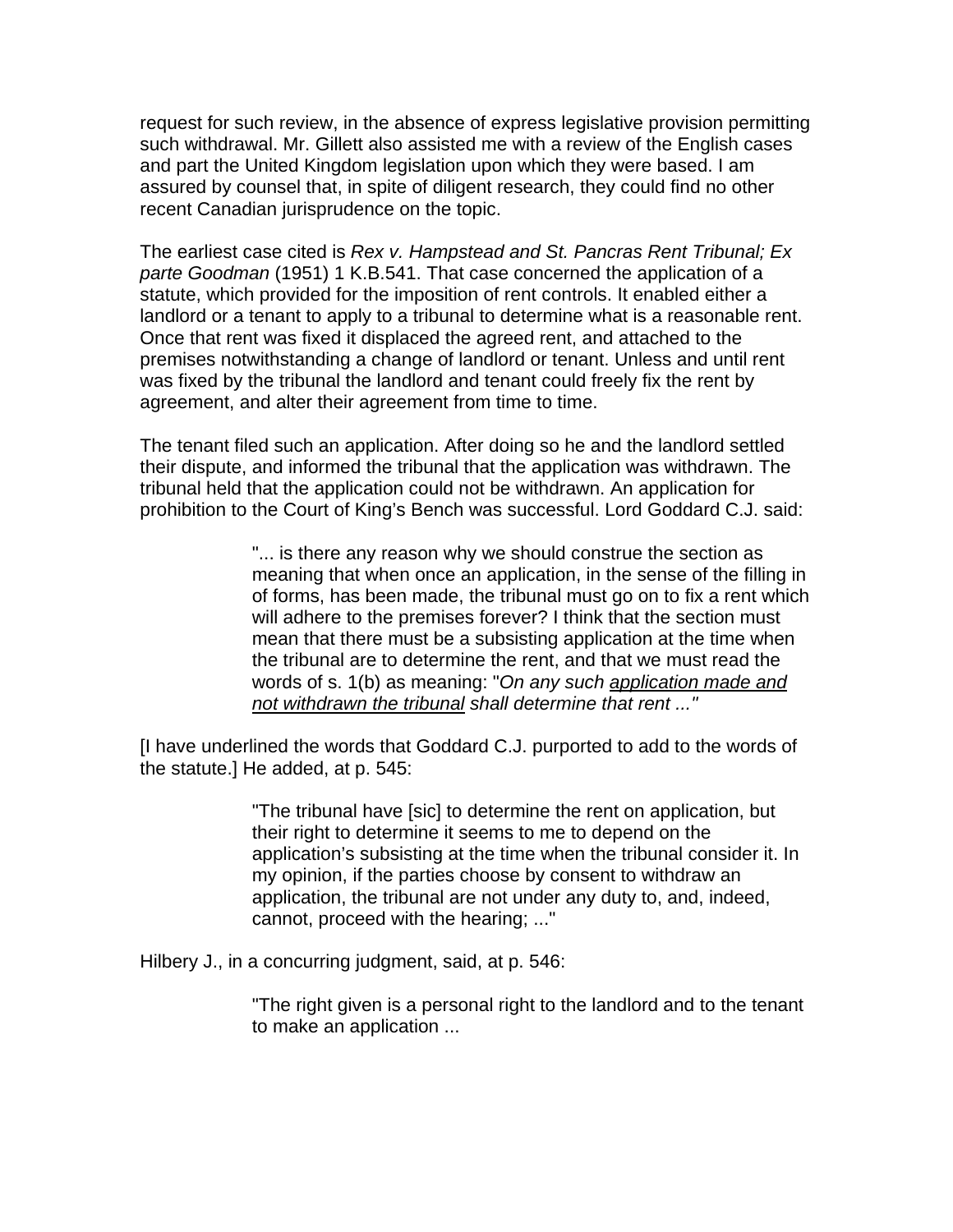"The jurisdiction of the tribunal is, therefore, a jurisdiction given to them to determine a matter that is brought to them for decision as the result of the exercise of personal rights by certain persons: ..."

[Emphasis added]

The next case cited was *Boal Quay Wharfingers Ltd. v. King's Lynn Conservancy Board* (1971) 1 W.L.R. 1558, a decision of the English Court of Appeal. It involved complex legislation, intended to protect the interests of casual dockyard labourers. Suffice it to say that the statute provided for applications for licences to be made, and the issue was whether an applicant for a licence had the power to withdraw the application before it was dealt with by the licensing authority. The applicable section of the Act provided:

> "The licensing authority *shall* consider every application for a licence made to the authority and *shall* make a decision on every such application ... "

After noting the mandatory language of the above, Lord Denning M.R. said, at p. 1566:

> "But I think those words only apply to an application which is still a subsisting application when the time comes for decision. An applicant has the right to withdraw it at any time before the decision is given. If an application is withdrawn, the licensing authority are [sic] under no duty, and have no power, to hear or determine the application. They cannot refuse it, because there is no subsisting application for them to refuse. There is nothing left of the application."

*Hanson v. Church Commissioners for England* (1978) 1 Q.B. 823 was another case involving rent controls. A rent officer fixed the rent at £800 a year. The tenant objected. As required by the statute, the rent officer referred the matter to a rent assessment committee. A week before the hearing the tenant's agents wrote, saying that he would not "place" his objection before the panel at its upcoming hearing. The landlord was not informed of this, and the hearing continued in the tenant's absence, with the result that the rent was raised to £900 a year.

On appeal Lord Denning said in the Court of Appeal, at p. 832:

"The legal position as shown by the cases is that in the ordinary way where there is a dispute before a tribunal in a civil matter, either party has a right to withdraw his application or objection, as the case may be, at any time before the decision is given. That is shown by [*Boal Quay*] .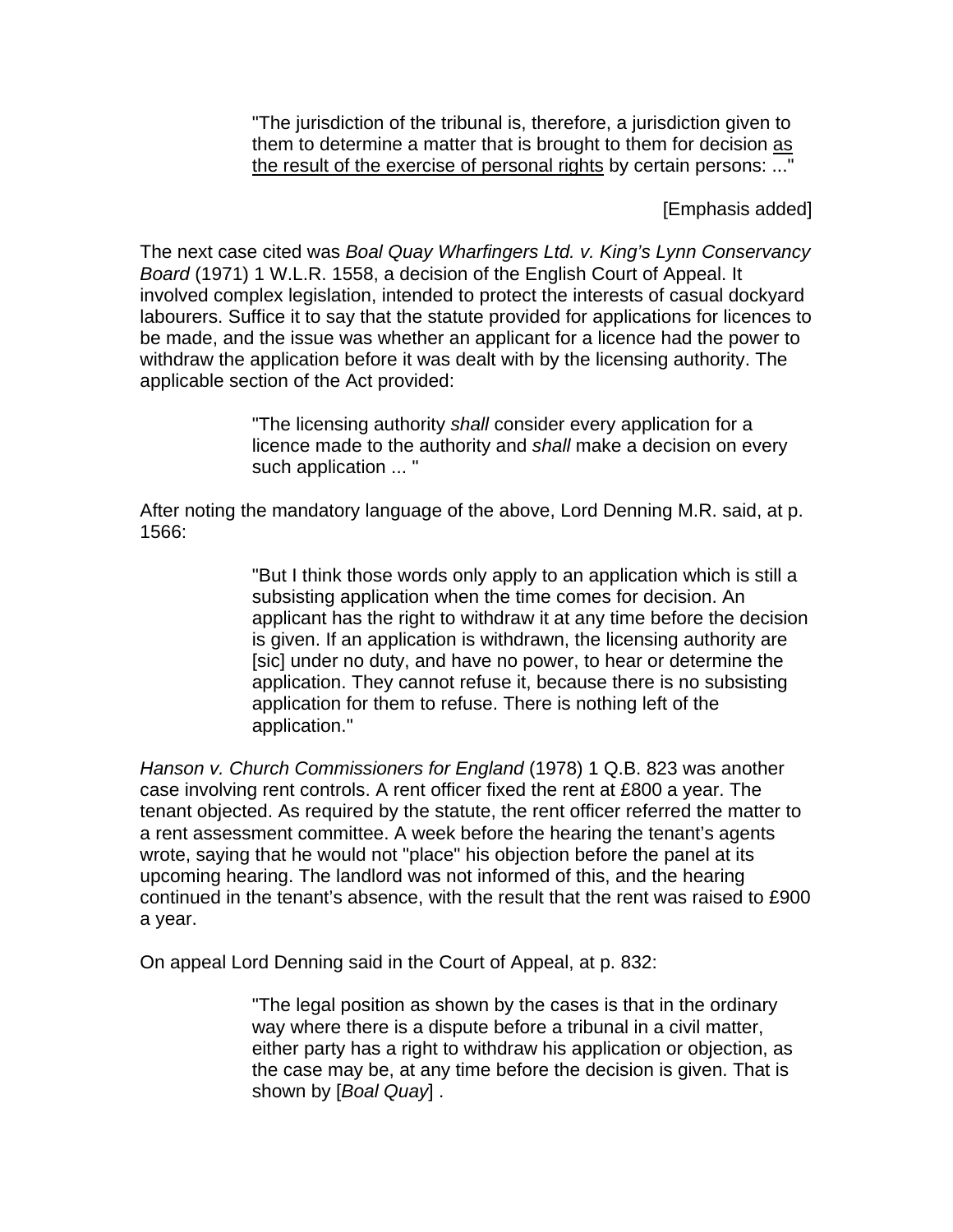But when the dispute is one in which there is a public interest involved, it may not be permissible for one of the parties to withdraw without the assent of the other; and, even if they both agree, he may not be able to withdraw unless the tribunal consents. It all depends on the construction which the courts place on the statute setting up the tribunal." [Emphasis added]

Roskill J., in his concurring judgment, said, at p. 836:

"I have already said that I agree that there can be no unilateral withdrawal whereby one party can prejudice the other. That seems clear enough, but I can find nothing in the statute which prevents both parties agreeing to withdraw provided that that withdrawal is sanctioned by the committee. I think one must add the qualification that the committee must sanction the withdrawal because otherwise there is no safeguard of what I have described as the public interest." [Emphasis added]

Lawton L.J. expressed much the same idea as follows at p. 839:

"The tribunal, however, is the guardian of the public interest and must decide for itself whether withdrawal will prejudice that interest. In general I should have thought that the public interest would best be served by letting the parties decide for themselves what they want; but there may be special circumstances known to the tribunal or brought to its attention which indicate otherwise."

All the above cases were reviewed in the *St. Basil's Parish* decision, referred to in Mr. Considine's letter. Scheibel J. applied the *Hampstead* and *Boal Quay* decisions, but declined to follow the *Hanson* decision, which, in his opinion, was wrongly decided on the public interest issue. The case before him concerned the right of a person whose lottery licence was suspended to have the Liquor and Gaming Authority's decision reviewed by the Liquor Gaming and Licensing Commission, and whether the Commission could proceed with a hearing where the applicant for review attempted to withdraw his application on the morning of the hearing and to accept the suspension imposed on him. He held that the applicant had the unilateral right to withdraw its own application and there was no jurisdiction in the Commission to hold the review.

With respect, I disagree with Scheibel J., and hold that *Hanson* correctly states the law as it ought to be applied in British Columbia. Each statute ought to be analyzed in order to determine whether a purported withdrawal of an application for a statutory review or of an appeal a) requires the consent of the other party to the proceeding and b) whether the public interest is engaged.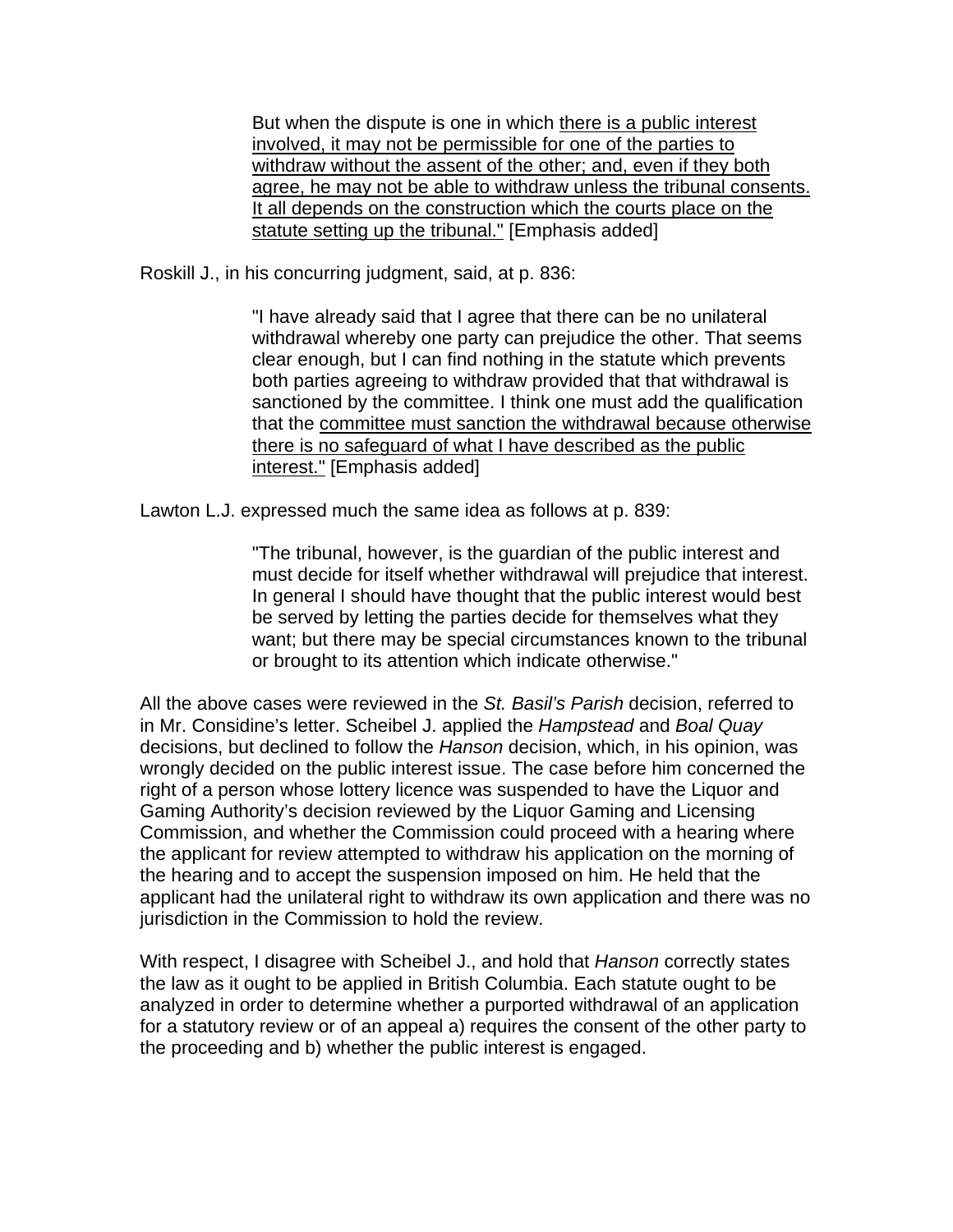I hold that where a public hearing has been sought by a respondent who has been disciplined under the provisions of the Police Act, and that respondent wishes to withdraw from the proceedings, he requires the consent of the Commissioner. If that consent is given before the Commissioner has arranged a public hearing and appointed an adjudicator, it has the effect of bringing the proceedings to a conclusion, without prejudice to the Commissioner's right to order that a public hearing be conducted pursuant to Section 60(4) of the Act, but where the "arrangement" of a public hearing has reached the stage where an adjudicator has been appointed and a public hearing has been set down for hearing, both parties must also convince the adjudicator that it is in the public interest to conclude the public hearing without a disposition.

## **Analysis:**

The public hearing is not an "appeal" as that term is normally understood, that is to say a review of the record of the proceedings so as to determine whether the decision maker made a mistake of fact or law. Nor is it a judicial or quasi-judicial review of the correctness of the proceedings for the purpose of deciding whether there was a violation of the rules of natural justice or procedural fairness. It comes close to but is not a hearing *de novo* in which the same case is presented to a superior tribunal, which then makes a decision, based on the evidence and arguments presented to it, which may or may not have been the same as that presented to the inferior tribunal. The reason why it is not a hearing de novo is because the procedure of conducting a public hearing is different from that which applies when a Chief Constable or other "discipline authority" conducts a "discipline proceeding" under the Act. In short, it is a proceeding *sui generis*, governed by the rules set out in the Act. For all these reasons it is wrong to refer to Constable Broda as an appellant. He is not appealing anything in the legal sense of that term.

A constable who avails himself of the right given under Section 60(1)(a) of the Act to make a written request for a public hearing is not required to state whether it is the finding of misconduct or the penalty imposed for it that he is aggrieved by.

The public hearing, whether initiated by a police officer, as in this case, or by the Commissioner, is conducted in the same manner under section 61. At the conclusion of the public hearing the adjudicator must be convinced on the civil standard of proof that there was a breach of the Code of Professional Conduct, called in the definition section of the Act a "disciplinary default" and elsewhere a "discipline default." If so, then an appropriate "disciplinary or corrective measure" must be imposed. If not, no penalty may be imposed. The adjudicator is free to impose a measure that is different from that proposed by the discipline authority.

Even where there is no request for a public hearing from a respondent or from a complainant under Section 60, the Commissioner may still arrange a public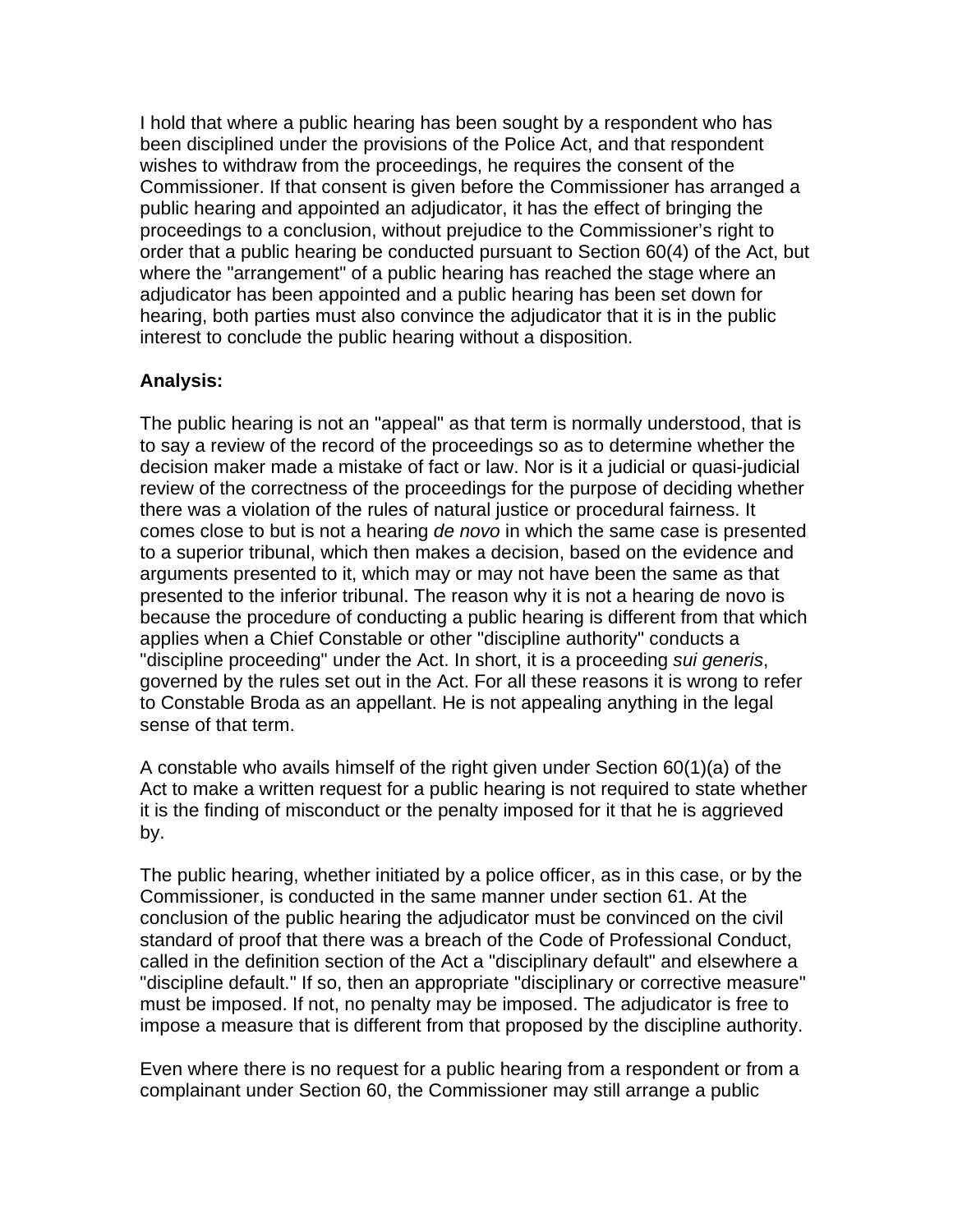hearing under Subsection (4) where he considers that there are grounds to believe that a public hearing is necessary in the public interest. Subsection (5) states all the relevant factors to be considered in determining the public interest. It is clear that the Legislature has vested the Commissioner with considerable discretion in determining the public interest.

I do not think that the fact that the Commissioner did not in this case exercise his right to call a public hearing under Subsection (4) is significant. There is no time limit for doing so. If he had not received a request from Constable Broda within 30 days, he could still have done so later himself. On the other hand, if it can be argued that Constable Broda had the unilateral right to withdraw his request, the Commissioner could still have proceeded under Subsection (4) and arranged a public hearing in the public interest. For that reason I think the better view is that Constable Broda could not effectively have withdrawn his request at any time without the consent of the Commissioner. But it is now clear that he does have the consent of the Commissioner, even if the position taken by counsel for the Commissioner on the first day of the proposed public hearing was ambivalent.

All that is now left for me to decide is whether in my opinion it would be in the public interest to allow Constable Broda to withdraw his request with the consent of the Commissioner. I hold that in arriving at my decision I must consider the public interest. Unlike the situations dealt with in the English cases where the interests at stake were primarily of a private nature, the Police Act clearly emphasizes the public interest throughhout. It is in the public interest that the police conduct themselves properly. It is also in the public interest that the public know that where police conduct deserves public scrutiny, the Commissioner will not hesitate to have it scrutinized in public, and there will no doubt be occasions where the Commissioner may deem it necessary to conduct a public hearing if only to allay suspicions on the part of the public that police conduct in a particular situation was not above reproach, and thus restore confidence in the police.

For the following reasons I have concluded that it would be in the public interest to allow the request:

1. There is no suggestion that Constable Broda's failure to attend the trial was wilful. I infer from the finding of "neglect of duty" that it was simply negligent.

2. There was no "victim" or complainant in the normal sense of the word. The victim was an abstraction: the administration of justice.

2. The corrective measure, although at the low end of the scale, is still more than a slap on the wrist. The written reprimand will be on his personnel record, and will no doubt be taken into account if he is considered for promotion or if he is found guilty of a discipline default in the future.